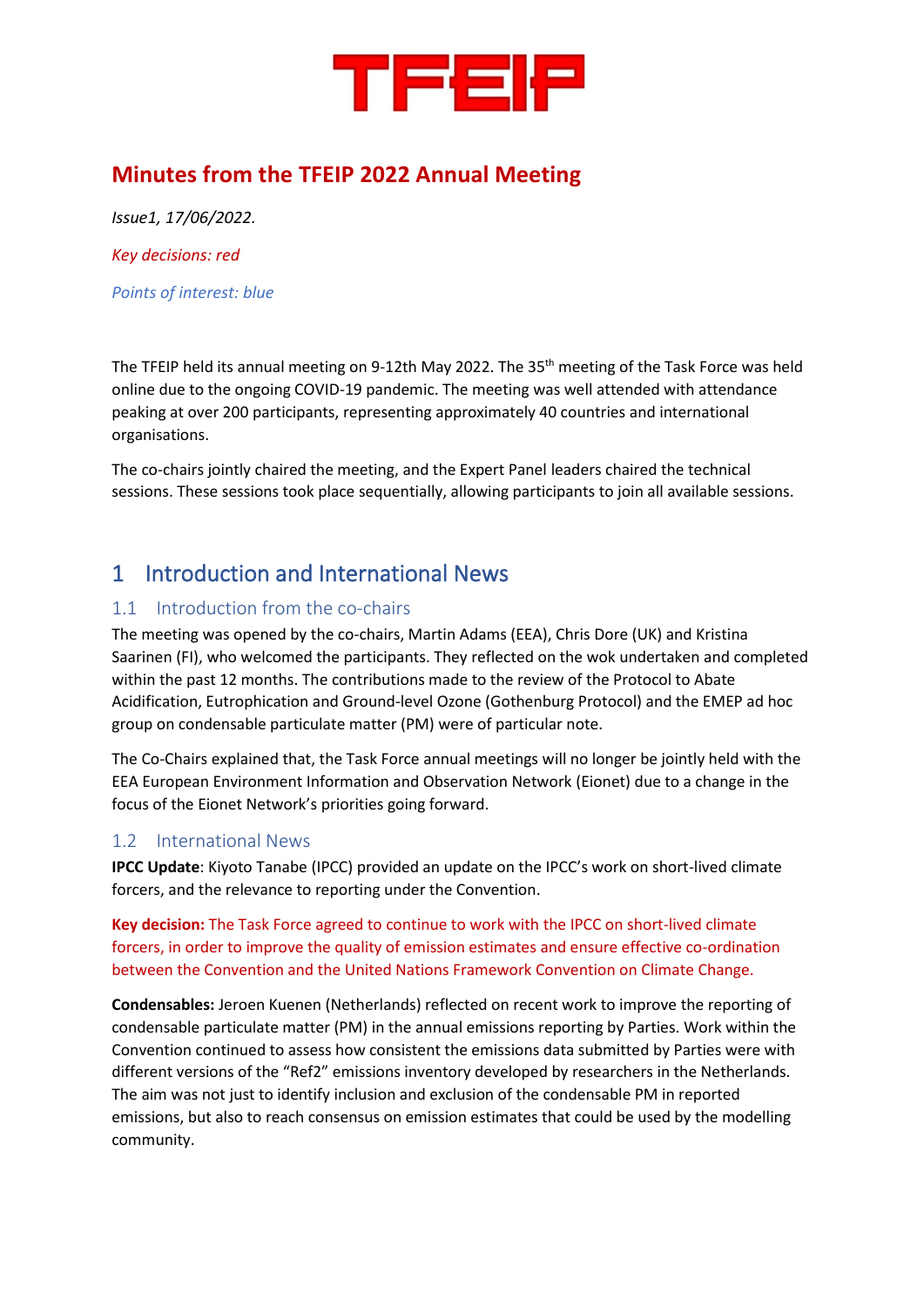**Forum for International Cooperation on air Pollution:** Alison Davies (UK) provided an update on the status of the forum for international cooperation on air pollution. The Task Force and individual members were invited to put forward suggestions for outreach activities through the forum and details of contacts in potential partner organizations outside the Convention.

**CEIP update**: Sabine Schindlbacher (CEIP) presented an overview of emission inventories submitted in 2022. There continues to be improvement in the completeness and quality of the data reported; however, some Parties did not provide complete submissions.

The 2022 Convention Stage 3 review of Parties' emissions inventory submissions will focus on the inclusion of condensable PM and the quality of emissions from the residential sectors across all Parties, in addition to the follow-up of implementation of previous review recommendations.

**Gothenburg Protocol**: Chris Dore (Co-Chair) provided an update on the Task Force's contributions to the review of the Gothenburg Protocol.

**Guidelines for reporting Emissions and Projections Data under the Convention on Long-range Transboundary Air Pollution (ECE/EB.AIR/125):** Chris Dore (Co-Chair) presented a draft updated version of the current guidelines for discussion.

**Key decision:** The Task Force agreed on a number of updates and clarifications and agreed to form an ad hoc group to finalize the update and provide it to the Convention Secretariat so that it could be discussed at the eighth joint session of the EMEP Steering Body and the Working Group on Effects (this action has been completed).

# 2 Projections Expert Panel

The Expert Panel on Projections was attended by approximately 150 participants. Presentations were given on several topics, including:

- A regional case study of emission projections for the waste management cycle
- The impact of greenhouse gas scenarios on Swedish nitrogen oxides (NOx) road transport emissions projections.

The Expert Panel discussed and agreed to proposed revisions to the Annex IV reporting template used for reporting emission projections. The most significant revision proposed was that the sector resolution of projections reporting be changed to match that of the historical emissions reporting. That was agreed on by the Task Force, and the proposal would be forwarded to the EMEP Steering Body. The Expert Panel also agreed on their 2022−-2023 workplan.

#### **Key decisions:**

- Agreed proposed changes to Annex IV reporting template
- Agreed 2022 2023 work plan.

## 3 Transport Expert Panel

The Expert Panel on Transport was attended by over 150 participants. Presentations were given on several topics, including: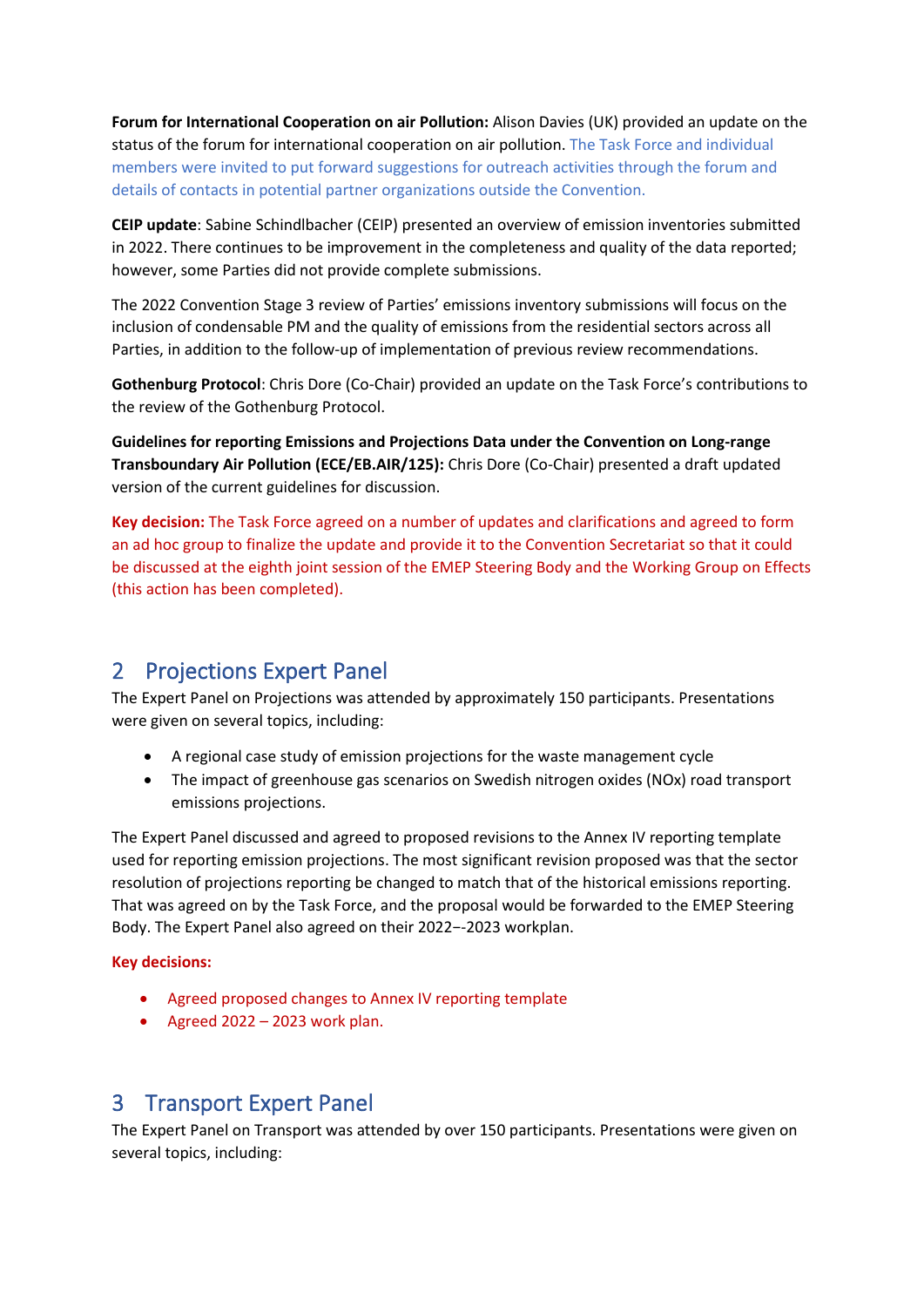- Developing European Union policy and impacts on road vehicles
- A tool for inventorying airport management emissions
- The use of the More Information Less Emissions, Empowering Consumers for a Greener Twenty-first Century 21 (MILE21) platform in estimating emissions
- New developments of the Guidebook transport chapters.

#### **Key decisions:**

The Expert Panel also agreed on their 2022−-2023 workplan, which was dominated by tasks associated with updating chapters of the Guidebook.

The Task Force formally approved changes to the road transport chapters of the Guidebook, which included revisions to brake emission factors, degradation and cold start for light duty vehicles, and new emission factors for liquid petroleum gas vehicles.

## 4 Waste Expert Panel

The new Expert Panel on Waste met for the first time. The event was attended by over 100 participants and was chaired by Céline Guéguen (France). The Expert Panel held introductory discussions on what topics attendees would find beneficial, and the most effective way of arranging the workings of the Panel.

Presentations included domestic green waste burning in France, and small-scale agricultural burning in Italy. An interactive session identified priorities for making improvements to the Guidebook, and this established the workplan for 2022−-2023.

The attendees expressed their appreciation for the arranging of the Expert Panel meeting and recommended that it becomes a permanent addition to the Expert Panels of the Task Force.

## 5 Agriculture and Nature Expert Panel

The Expert Panel on Agriculture and Nature was attended by over 100 participants. Presentations and discussions took place on:

- A proposal for updating the method for ammonia emissions from synthetic fertilizers and the Ammonia Loss from Field-Applied Slurry
- A project on a Model-based Approach for Emissions Inventories (ALFAMI)
- Ammonia emissions from crop residues
- Improving emission estimates of methane from manure management
- An update on progress being made in other relevant technical groups in the Convention.

An ad hoc group on categorising "livestock" had been formed at the 2021 Task Force annual meeting, and was asked to make a recommendation concerning the allocation of emissions associated with agricultural and non-agricultural animals. The ad hoc group had recommended that emissions from horses be reported under NFR category 6.A Other sources, rather than category 3 Agriculture. However, both the ad hoc group and the Task Force recognized that there were a wide variety of reasons for which animals were kept and consequently, some flexibility should be allowed.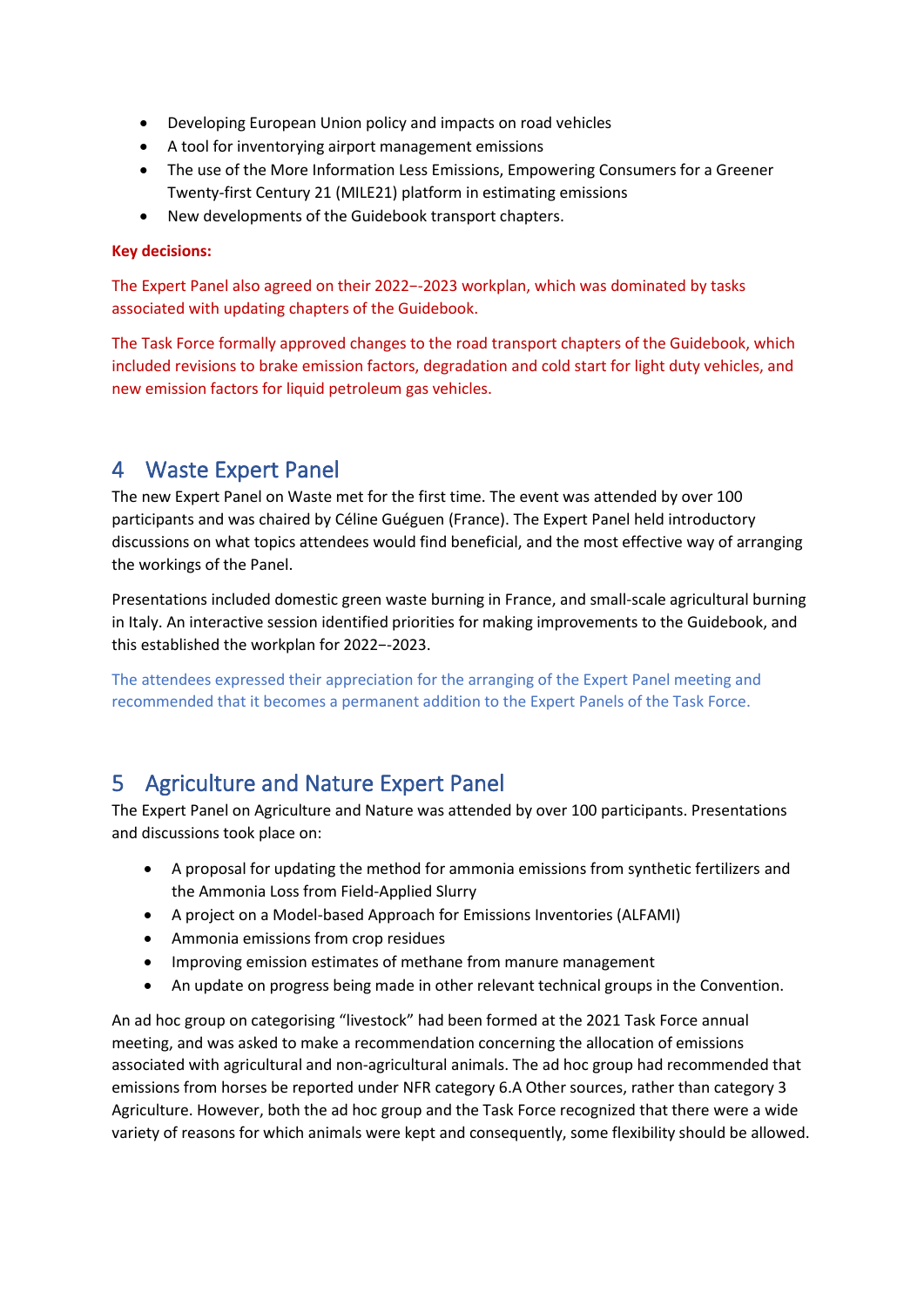**Key decision:** The Task Force therefore recommended that the definition for livestock be advisory ('should') rather than mandatory ('shall'). In the event that a Party wished to diverge from the accepted definition, the reasons should be given in the informative inventory report.

The Expert Panel heard presentations on the latest developments made to the agriculture emission tool developed by the Joint Research Centre of the European Commission, and the nitrogen flow tool supported by the EEA. Parties varied with respect to which tool they preferred, or whether they preferred their own Tier 3 method. There was broad support for continuing to maintain and develop both tools. Since both the requirements of the Parties and the capabilities of the tools will change over time, going forward, the Task Force will continue to monitor the needs of the inventory community with respect to software tools.

The Expert Panel noted that the chapters in the Guidebook on natural sources had not been updated for several years. There is little attention given to these chapters because Parties do not have commitments relating to the control of natural emissions, and the modelling community typically do not use the data reported by Parties for these sources. The Expert Panel decided to retain the name "Agriculture and Nature" but agreed not to prioritize updating the "Natural sources" chapters in the Guidebook.

#### **Key decisions:**

The Expert Panel agreed on its 2022−-2023 workplan, which primarily consisted of tasks to update Guidebook chapters, but also included collaboration with other technical groups in the Convention.

The Expert Panel will retain the name "Agriculture and Nature".

# 6 Combustion and Industry Expert Panel

The Expert Panel on Combustion and Industry was attended by over 150 participants, and Kristina Juhrich (Germany) attended as a new Co-Chair. Presentations were given on several topics, including:

- Residential wood heating
- PM emissions with condensables from small combustion
- Evaluation of emissions from new biomass combustion equipment
- The recently updated guidance on emissions from solvent use
- NMVOC per capita emissions from the domestic use of solvents
- Proposed updates to the Guidebook.

**Key decision:** The Expert Panel agreed on its 2022−-2023 workplan, which primarily consisted of tasks to update Guidebook chapters, but also included collaboration with other technical groups in the Convention. The extent to which these updates could be delivered will depend on Parties voluntarily providing resources to support the work.

## 7 User Engagement

Jeroen Kuenen (Netherlands) presented his new role in the Task Force as the coordinator of activities on the topics of user engagement and spatial mapping. This will provide a much-improved link between the emissions inventory community and the range of users of the emissions data,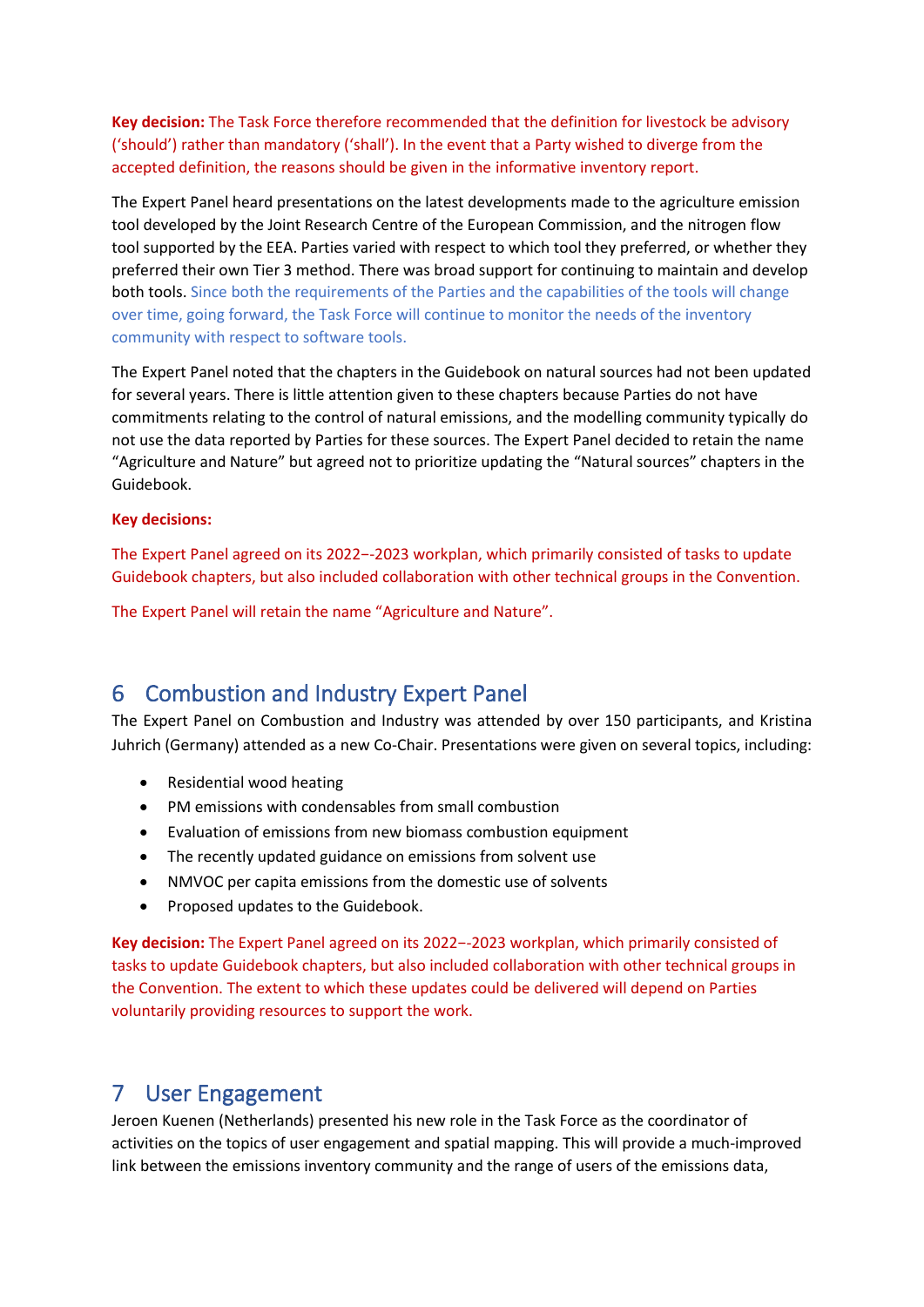including the EMEP and international modelling community. Importantly it will ensure that progress is made in key technical areas that has sometimes been somewhat neglected due to a lack of resources. Recent work on condensable PM was presented as an example of identifying that the needs of the modelling community were not being met by outputs from the emissions inventory community and agreeing practical steps to address the issue.

# 8 New Science

Presentations were given on:

- The use of uncertainty analysis as a tool to prioritize inventory improvement
- Emissions derived from satellite observations
- How updated emission estimates from non-road mobile machinery were being used to support policy development in the UK.

Representatives of the Task Force on Hemispheric Transport of Air Pollution showed the latest developments in compiling their global emission mosaic (Emissions Database for Global Atmospheric Research-Hemispheric Transport of Air Pollution v3). The TFEIP Co-Chairs encouraged attendees to support the work of the Task Force on Hemispheric Transport of Air Pollution.

Chris Dore (Co-Chair) outlined some discrepancies between the NOx trends derived from measurements and from models that used emissions inventories as input data. More work is needed to identify the origin of the discrepancy, but it has initially been suggested that emission estimates for road transport might have been over-estimating the emission reductions in recent years. The Task Force will, to the extent that resources allowed, liaise with the EMEP modelling groups to more clearly identify the underlying issue.

# 9 Feedback and conclusions

The Co-Chairs led a discussion about the future of emissions inventories and reporting under the Convention, the intention being to collect input into a technical working paper that the Task Force could be provided to EMEP to support future discussions of the review of the Gothenburg Protocol.

### **Key decision:** The Task Force agreed to form an ad hoc group to compile the views expressed and draft the technical working paper.

Sabine Schindlbacher (CEIP) announced the winners of the informal annual awards for emissions inventories and informative inventory reports. Congratulations to the following countries:

- Sweden (Most comprehensive award)
- Latvia (Good looking/well formatted award)
- Hungary and Serbia (Significant improvements award)
- Portugal (Most complete award)

The Task Force also thanked Katarina Mareckova (formerly of the CEIP) for her many years of contribution to the Convention and wished her well in her retirement.

#### **Key decisions:**